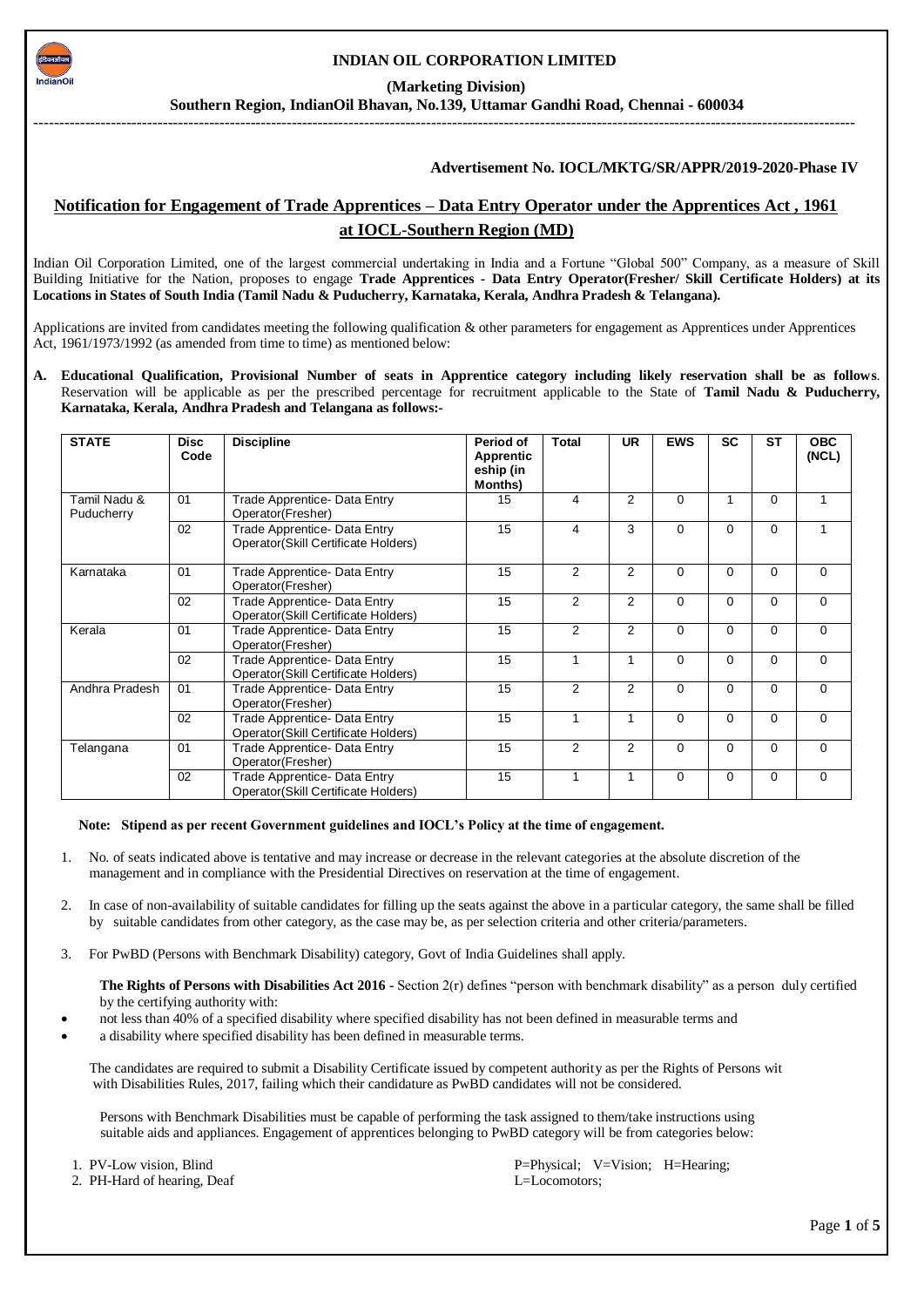- 3. PL-Musculoskeletal (OH-OA/OL), Dwarfism, Acid attack victim, . Cerebral Palsy, Leprosy Cured
- 4. Multiple (a combination of above) OL=One Leg

OH=Orthopaedic Handicap; OA=One Arm;

Deployment of PwBD with other disabilities, may put such PwBDs at risk, considering ours being a hazardous industry, hence not included

# **Qualification Criteria**

**Discipline Code 01** Trade Apprentice – Data Entry Operator(Fresher Apprentices) - Minimum 12<sup>th</sup> Pass(but below Graduate)

**Discipline Code 02** Trade Apprentice- Data Entry Operator(Skilled Certificate Holders) - Minimum 12<sup>th</sup> Pass(but below Graduate). additionally, candidates should possess Skill Certificate of 'Domestic Data Entry Operator' for training of less than one year issued by an awarding body recognised under National Skill Qualifications Framework or any other authority recognised by the Central Government.

# **Eligibility Criteria:**

- **1.** The qualification prescribed shall be from a recognized Board **as a full time regular course**. Qualification acquired through Correspondence / Distance Learning mode shall render the candidate ineligible.
- **2. The candidates who have undergone Apprenticeship earlier or pursuing Apprenticeship Training in an Industry as per the Apprenticeship Act, 1961/1973 as amended from time to time or job experience for a period of 1 year or more are NOT eligible.**
- 3. In case the date of Declaration of result is not mentioned in the Mark Sheet, the candidate must submit a certificate mentioning the date of publication of result from the Principal of the Institute from where the candidate pursued his 12<sup>th</sup> Standard along with his Application Form.
- 4. Candidates registered with Local / State Employment Exchange(s) and meeting the prescribed eligibility criteria, are required to **apply Online, failing which their candidature will not be considered**.
- **5. Candidates possessing higher than the prescribed qualification ie., Graduation/Post Graduation/Diploma/ITI etc., are not eligible to apply.**
- 6. Suppression of information regarding possession or pursuing higher qualification shall render a candidate ineligible for consideration at any stage of selection/termination or any time during engagement.

**B**. **Age**: Minimum 18 years and maximum 24 years as on **31.01.2020** (Relaxable by 5 years for SC/ST i.e. up to a max of 29 yrs., 3 years for OBC i.e. up to a max of 27 yrs., 10 years for PWBD Gen, 15 years for PWBD SC/ST, 13 years for PWBD OBC for the posts reserved for them).

## **C. Period of Apprenticeship Training**: 15 months

### **D. Selection Methodology**:

- 1. The Selection shall be on the basis of performance of the candidates on the basis of marks obtained by them in the Written Test and meeting the notified eligibility criteria.
- 2. The Written Test will be conducted with Objective Type Multiple Choice Questions(MCQ's) consisting of four options with one correct option in the following:
	- General Aptitude and Reasoning
	- General English
	- Numerical Aptitude
	- General Knowledge/Awareness
- 3. The candidates will have to qualify successfully through each stage of the selection process i.e. Written Test (Minimum 40%, relaxable by 5% for candidates from SC/ST categories against reserved positions) and Pre-engagement medical fitness for being adjudged suitable for engagement.
- **4.** Candidates are advised to ensure that they are medically fit as per Indian Oil's pre-engagement medical standard. Candidates are advised to go through the "Guidelines and Criteria for physical Fitness for Pre-engagement medical Examination" before they commence the application process. The guidelines are available in the following link : **[https://www.iocl.com/PeopleCareers/Careers.aspx->](https://www.iocl.com/PeopleCareers/Careers.aspx-) Preengagement Medical Format.**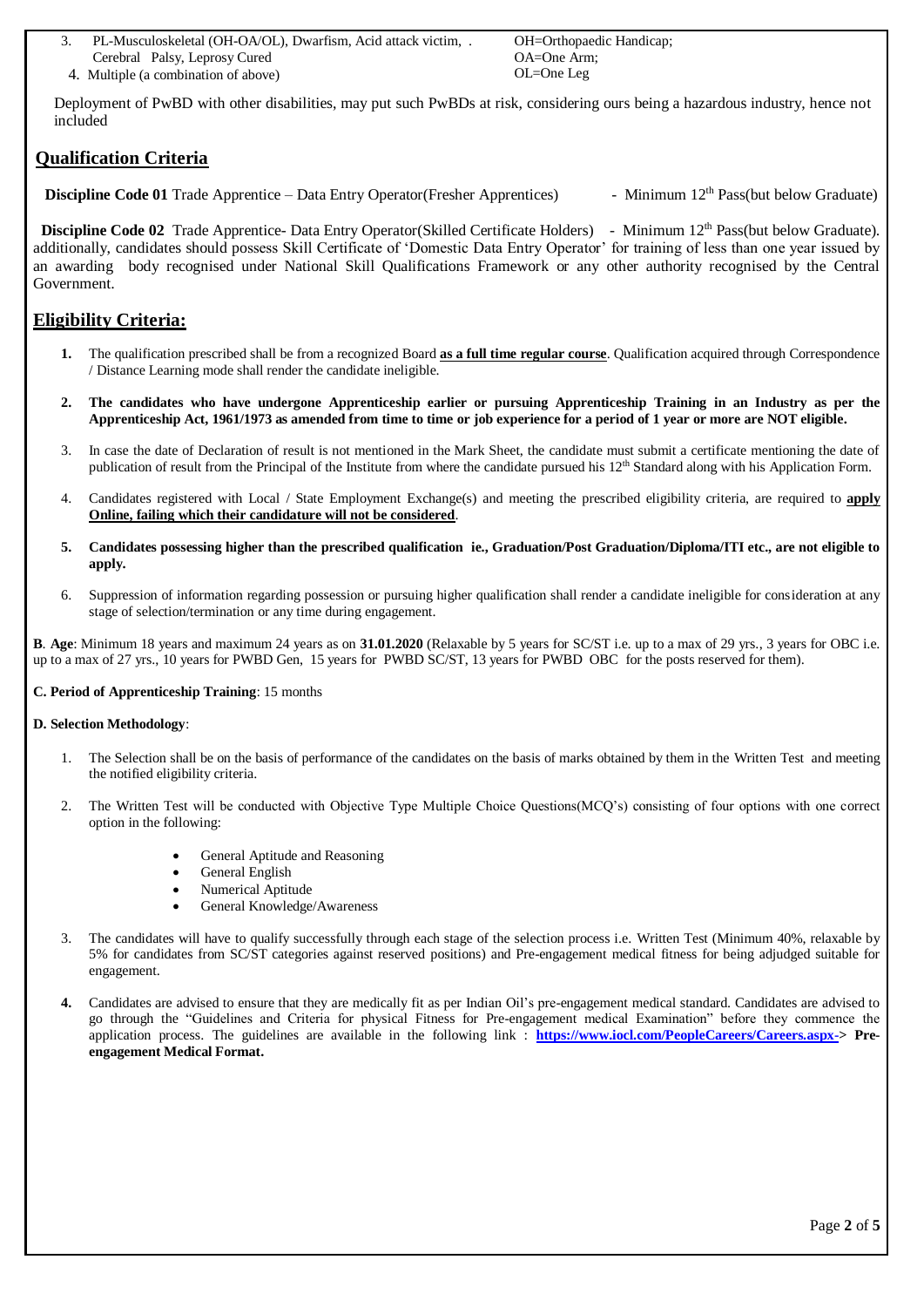#### **E. Concessions /Relaxation**:

- 1. SC/ST candidates appearing for Written Test will be reimbursed single second class railway fare from the nearest railway station of the mailing address to the place of test and back by the shortest route on production of ticket, provided the distance is not less than 30 KMs.
- 2. SC/ST/OBC (NCL-Non Creamy Layer) candidates applying for Unreserved (UR) seats shall be considered subject to their fulfilling the standards applicable to candidates belonging to General category.

#### **F. General Instructions:**

- **1. Candidates are advised to carefully read the full advertisement for details of Educational Qualification and other eligibility criteria before submission of online application on or before 24.02.2020 @ 5 pm.**
- **2.** Candidates are advised to register as a Trade Apprentice online at **http://www.apprenticeship.gov.in/Pages/ Apprenticeship/home.aspx.**
- 3. If the application is not submitted in line with the eligibility criteria, terms & conditions, then the Application is liable for rejection.
- 4. The last date for submission of on-line application is **24.02.2020 @ 5 pm.** Candidates are requested to apply sufficiently in advance before the closing date.
- 5. All the candidates are advised to keep the copy of the printout of the online application form for reference as candidates are required to quote their application no. and date of birth for downloading admit cards from our website: [www.iocl.com](http://www.iocl.com/) or at [\(https://www.iocl.com/People](https://www.iocl.com/PeopleCareers/job.aspx) [Careers/job.aspx\)](https://www.iocl.com/PeopleCareers/job.aspx)
- **6. Candidates are advised to periodically visit our above website as all future correspondence and latest information with regard to Written Test shall be only on our website and/or by email/sms-alerts.**
- **7. Any corrigendum/addendum etc. or updates with regard to this advertisement shall be made available on our website: [www.iocl.com](http://www.iocl.com/) or at [\(https://www.iocl.com/PeopleCareers/job.aspx\)](https://www.iocl.com/PeopleCareers/job.aspx) ONLY.**
- 8. Wherever CGPA/OGPA or Letter Grade is awarded in 12<sup>th</sup> Standard, its equivalent aggregate percentage of marks must be indicated in the On-line Application Form as per the norms adopted by Institute.
- **9. The candidature of the applicant would be provisional and subject to subsequent verification of certificates and testimonials. In case, it is detected at any stage of engagement or thereafter, that a candidate does not fulfil the eligibility norms and/or that he/she has furnished any incorrect/doctored/false information/certificate/documents or has suppressed any material fact(s), his/her candidature will stand cancelled. If any of these shortcomings is/are detected even after engagement, his/her engagement is liable to be terminated.**
- 10. Engagement of selected candidates is subject to his/her being declared medically fit as per the requirement of the Corporation. All such engagement will also be subject to all relevant Rules/policies/guidelines of the Corporation.
- 11. The decision of the Management will be final and binding on all candidates on all matters relating to eligibility, acceptance or rejection of the applications, mode of selection, cancellation of the selection process either in part or full, etc. No correspondence will be entertained in this regard. Filling up of the seats is solely at the discretion of the management based on suitability of candidates and no claim will arise for engagement, if some of these seats are not filled due to unsuitability/insufficient number of candidates.
- 12. Applications/Registration which are incomplete or are received in any other mode/form, or not fulfilling the eligibility criteria and/or those received after the last date of submission of on-line applications shall not be considered "Eligible" and treated as "Rejected". Canvassing of any kind shall disqualify the candidate.
- 13. Mere selection in written examination or empanelment after the selection process shall not confer any right of engagement to the Applicants.
- **14. Upon completion of the Apprenticeship period, the Corporation shall have NO obligation to offer employment to such apprentices NOR can an Apprentice claim right for employment on the grounds of completion of Apprenticeship.**

#### **G. Requirement before filling online Application Form:**

- **1. The candidate must have an active email ID and Mobile number which must be valid for at least 1 year as all future communications with candidates will take place through email/Sms alerts. Candidates are advised to mention their correct email id/mobile number and keep checking their e-mail /Sms messages as all future communications including communication to download admit cards for Written Test shall be sent only through email/Sms alerts.**
- **2.** All the candidates are advised to keep a printout of the online application form as candidates must mention their Application number and Date of Birth for downloading admit cards from the website [www.iocl.com\(](http://www.iocl.com/)Careers-> Latest Job Opening-> **Engagement of Trade Apprentices – Data Entry Operators in Southern Region (Marketing Division)-FY 2019-2020-Phase IV.** The candidate should have the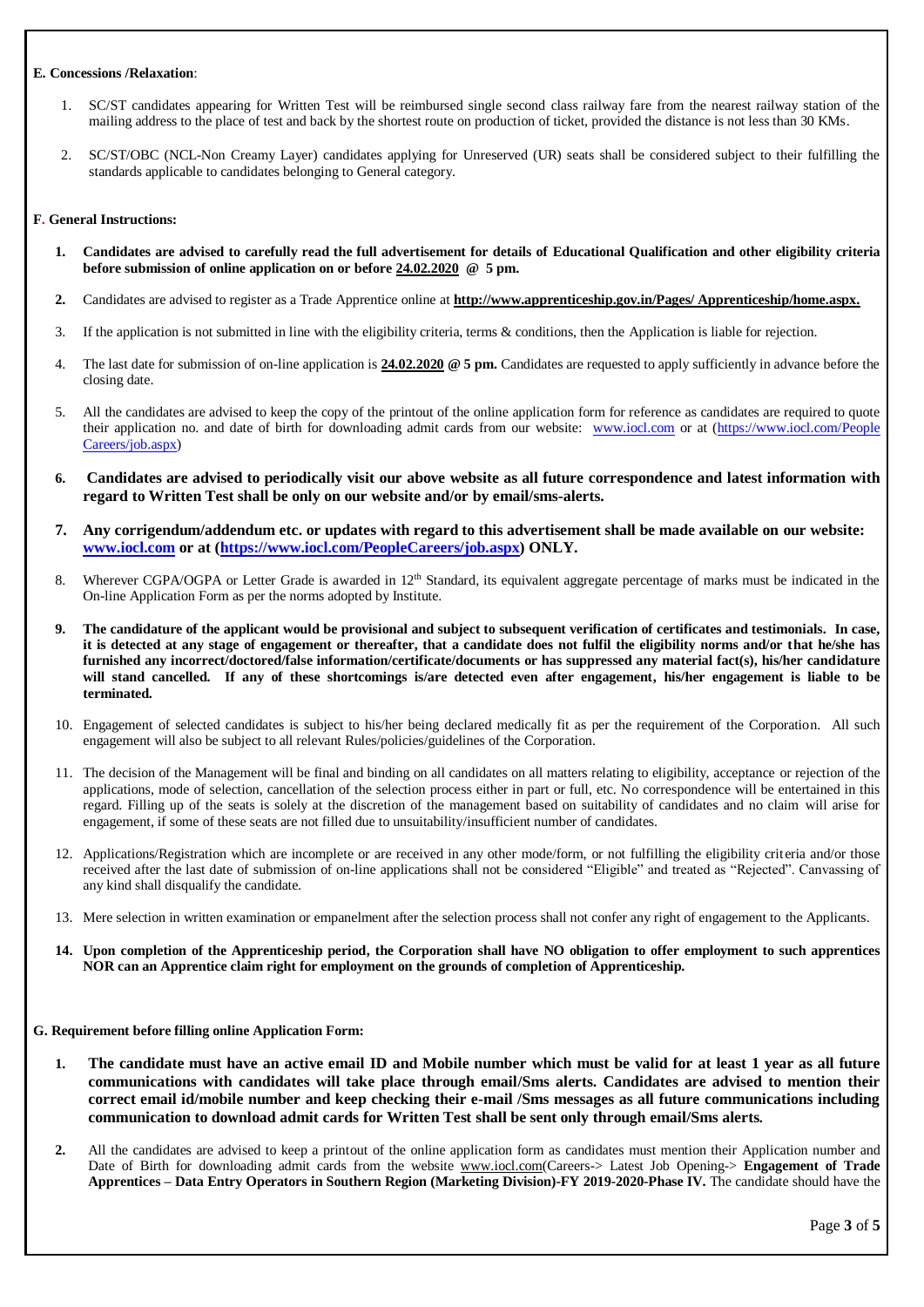scanned copies of self-attested photocopies of the following documents ready in pdf/jpg format (not exceeding size of 100kb each)-before applying on-line -

- Xth std /SSLC /Matriculation certificate /mark sheet issued by concerned education Board as proof of Date of Birth.
- Certificate of the prescribed Educational Qualification-12<sup>th</sup> Standard/Certificate of 'Domestic Data Entry Operator' (as applicable)
- Caste certificate if applicable.
- Signature in black ink.
- Recent colour passport size photograph
- 3. The candidate must ascertain the correctness of all information before filling in the "Online Application Form" and its final submission. The candidate shall be wholly/exclusively responsible for the information provided in his/her online Application Form.

#### **4. Cutoff date: The candidate must possess the prescribed qualification, age etc. as on 31.01.2020.**

#### **5. Other Requirements :**

- a) Candidate to register themselves as an Apprentice with RDAT (Regional Directorate of Apprenticeship Training) of the respective State against which they are applying. You need to register at Apprentices -> Apprentice Registration.
- b) Candidate should have a PAN Card.
- c) Candidate should have an Aadhar Card.
- d) Candidate should have a Bank Account & Cheque Book with their names printed.

#### **H. How to Apply:**

- **1.** Candidates meeting the prescribed eligibility criteria may apply online from **10th February 2020 from 10 am to 24th February 2020, 5 pm** through the link which will be provided in our corporate website [www.iocl.com\(](http://www.iocl.com/)Careers-> Latest Job Opening-> Engagement of Trade Apprentices in Southern Region (Marketing Division)-FY 2019-20. **Only Online mode of Applications will be accepted.**
- 2. After filling up the online application, the scanned copy of the latest colour photograph, scanned copy of the documents namely proof of Date of Birth (Xth Std certificate/mark sheet), prescribed educational qualification, caste certificate as applicable and signature to be uploaded without fail. In the absence of any single document, the application shall be summarily rejected. Eligible candidates will be intimated by e-mail/Sms for downloading admit card for the Written Test.
- 3. Those applications which are incomplete/not uploaded with self- attested copies of certificates /not in line with the terms & conditions will be liable for rejection.

#### **I. Verification of Documents:**

Candidates qualified in the Written Test shall be called for verification of the original documents. The following original documents along with a self attested copy should be furnished at the time of verification:

- a) Xth std /SSLC /Matriculation certificate /mark sheet issued by the concerned Education Board as proof of Date of Birth. No other document will be accepted for verification of Date of Birth.
- b) Caste certificate by reserved category candidates in the Performa prescribed by the Govt. and issued by Competent Authority only.
- c) For claiming the benefit of OBC category, the candidate should submit a latest Caste Certificate (not more than 6 months old) in the Performa prescribed by Govt. of India, which would, among others, specifically mention that the candidate does not belong to the persons/sections (creamy layer) as mentioned in column 3 of the schedule to the Department of Personnel & Training, Government of India OM NO.36012/22/93-Estt.(SCT) dated 08.09.1993. Candidates belonging to OBC category but falling in creamy layer are not entitled to OBC reservation benefits. Accordingly, such candidates may choose to apply for the positions provided they meet the age criteria applicable to UR candidates and indicate their category as "UR". Indian Oil Corporation Ltd. (Southern Region) being a Central Public Sector Undertaking, only those communities that are mentioned in the common list of OBC approved by Central Government shall be treated as OBC for the purpose of reservation.
- d) Certificate from the Institute stating that the Candidate has pursued through regular mode and the year of passing.

### **J . IMPORTANT DATES TO NOTE :**

- **1. DATE OF OPENING OF ONLINE APPLICATION: 10th FEBRUARY 2020 FROM 10 am ONWARDS.**
- **2. LAST DATE OF SUBMISSION OF ONLINE APPLICATION: 24th FEBRUARY 2020 UPTO 5 pm.**
- 3. WRITTEN TEST WILL BE CONDUCTED AT CHENNAI ON 08<sup>TH</sup> MARCH 2020 (SUNDAY). DETAILS OF DATE AND **VENUE WILL BE INFORMED IN THE ADMIT CARD. ADMIT CARD WILL BE UPLOADED IN THE PORTAL AND INTIMATION WILL BE SENT VIA REGISTERED EMAIL/SMS.**
- **4. TENTATIVE DATE FOR UPLOAD OF CALL LETTER FOR DOCUMENT VERIFICATION OF QUALIFIED CANDIDATES 12TH MARCH 2020.**